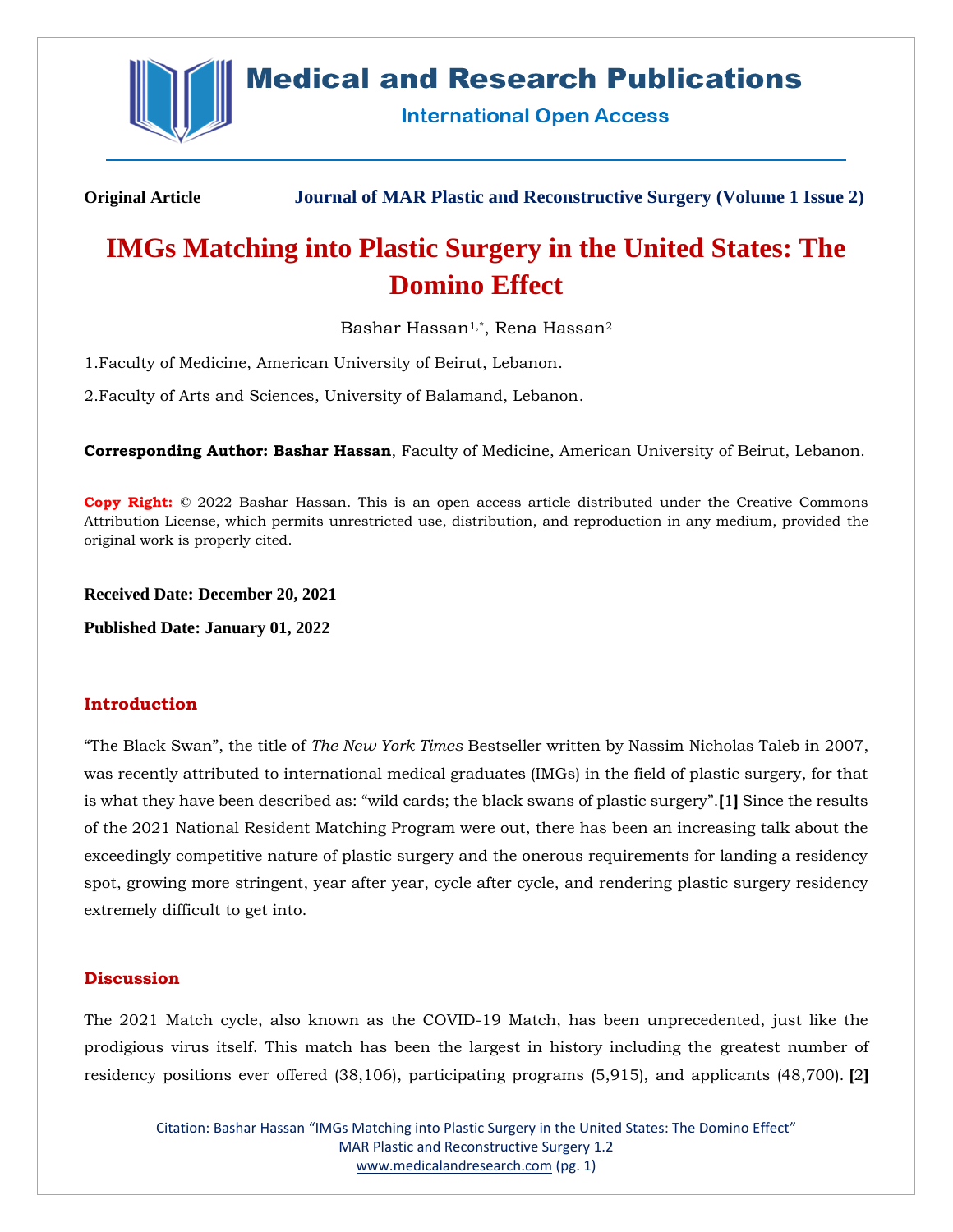However, there has been a discordant fall in match rates of US MD Seniors, US Osteopathic (DO) Seniors, US IMGs, and non-US IMGs (Table 1).

Moving towards an increasingly competitive match, IMGs have been affected more than others. While 92.9% of US MD Seniors and 89.1% of US DO Seniors successfully matched, only 59.5% of US IMGs and 54.8% of non-US IMGs did (Table 1). Although the 2021 match rates have fallen across the board, it has affected IMGs to a greater extent: the 2021 match rate of non-US IMGs has fallen by 6.3% from 2020, compared to only 0.9% for US MD Seniors and 1.6% for US DO seniors (Table 1).

| Match | MD<br><b>US</b> | US  <br>DO. | US IMG | Non-US IMG        |
|-------|-----------------|-------------|--------|-------------------|
| Year  | Seniors         | Seniors     |        |                   |
| 2010  | 93.3            | 75          | 47.3   | 39.8              |
| 2011  | 94.1            | 75.4        | 50     | 40.9              |
| 2012  | 95.1            | 78.8        | 49.1   | 40.6              |
| 2013  | 93.7            | 78.5        | 52.8   | 47                |
| 2014  | 94.4            | 82.1        | 53     | 49.5              |
| 2015  | 93.9            | 82.7        | 53.1   | 49.4              |
| 2016  | 93.8            | 83.8        | 53.9   | 50.5              |
| 2017  | 94.3            | 85          | 54.8   | 52.4              |
| 2018  | 94.3            | 81.7        | 57.1   | 56.1              |
| 2019  | 93.9            | 88.1        | 59     | 58.6              |
| 2020  | 93.7            | 90.7        | 61     | $61.\overline{1}$ |
| 2021  | 92.8            | 89.1        | 59.5   | 54.8              |

Table 1 showing match rates of US MD Seniors, US DO Seniors, US IMGs, and Non-US IMGs 2010-2021. **[**2**]**

Abbreviations: United States (US), Medical Doctor (MD), Doctor of Osteopathic Medicine (DO), International Medical Graduate (IMG).

Citation: Bashar Hassan "IMGs Matching into Plastic Surgery in the United States: The Domino Effect" MAR Plastic and Reconstructive Surgery 1.2 [www.medicalandresearch.com](http://www.medicalandresearch.com/) (pg. 2) One might argue that according to NRMP statistics, the absolute number of accepted applicants (including IMGs) has in fact risen from 2020 to 2021, thus attributing the fall of 2021 match rates to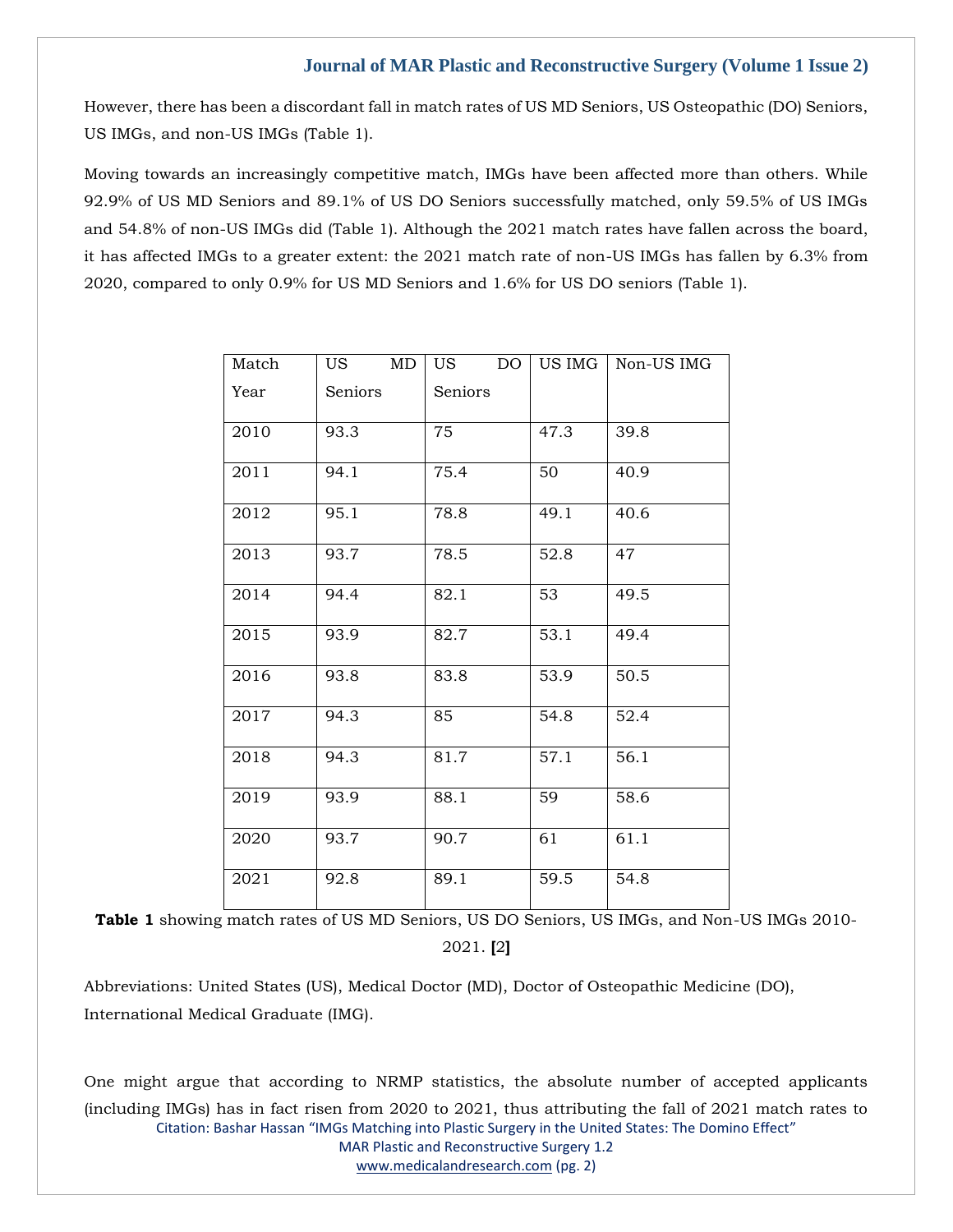the increase in the absolute number of applicants. **[**2**]** Therefore, we instead look at the increase in number of matches compared to the increase in number of applicants across groups. For example, 535 more US MDs matched while 753 more US MDs applied in 2021 compared to 2020 (71% if we divide the two values). Applying the same comparison to US IMGs, we find out that 17 more US IMGs matched with respect to 144 more US IMGs who applied in 2021 compared to 2020 (11.8%). Similarly, the ratio for non-US IMGs is 17.4%. Hence, although the total number of matched and unmatched applicants increased among all categories, the proportion of newly matched students compared to all new applicants is disproportionate among groups: least for IMGs.

Furthermore, Integrated Plastic Surgery is still one of the hardest specialties for IMGs (and US students) to match into, with less than 10% of matching applicants being non-US MDs in 2021. **[**2**]** Among US applicants who ranked plastic surgery as their only choice in 2021, 80% of US MD Seniors and 100% of US DO Seniors matched! **[**2**]** On the other hand, only 16.7% of US IMGs and 33.3% of non-US IMGs matched in the 2021 cycle. **[**2**]** If we trace this back in time, we can note a downward trend in the percentage of accepted IMGs in plastic surgery residency with succeeding years. In 2020, more US IMGs and the same percentage of non-US IMGs matched (Table 2). **[**3**]** In 2016, 60% (43.3% more) of US IMGs and 33.3% of non-US IMGs matched (Table 2). **[**3**]** Therefore, although overall match rates of IMGs are going up across the years, especially before 2020 (Table 1), the acceptance rate of IMGs in plastic surgery is either remaining the same or going down (Table 2).

| Match | US MD   | US DO   | US         | Non-US     |
|-------|---------|---------|------------|------------|
| Year  | Seniors | Seniors | <b>IMG</b> | <b>IMG</b> |
|       |         |         |            |            |
| 2016  | 90      |         | 60         | 33.33      |
|       |         |         |            |            |
| 2018  | 89.7    |         | NR         | 18.75      |
|       |         |         |            |            |
| 2020  | 79.65   | 0       | 25         | 33.33      |
|       |         |         |            |            |
| 2021  | 79.87   | 100%    | 16.67      | 33.33      |
|       |         |         |            |            |

**Table 2** showing match rates of US MD Seniors, US DO Seniors, US IMGs, and Non-US IMGs in plastic surgery. **[**3**]**

Abbreviations: United States (US), Medical Doctor (MD), Doctor of Osteopathic Medicine (DO), International Medical Graduate (IMG).

Similar to our previous analysis, it is necessary to look at absolute numbers of IMG applicants to rule out that the above decrease in match rates of IMGs is due to an increasing total number of IMGs applying. While the match rates of US IMGs decrease from 65, to 25, to 16.67% from 2016, to 2020, to

Citation: Bashar Hassan "IMGs Matching into Plastic Surgery in the United States: The Domino Effect" MAR Plastic and Reconstructive Surgery 1.2 [www.medicalandresearch.com](http://www.medicalandresearch.com/) (pg. 3)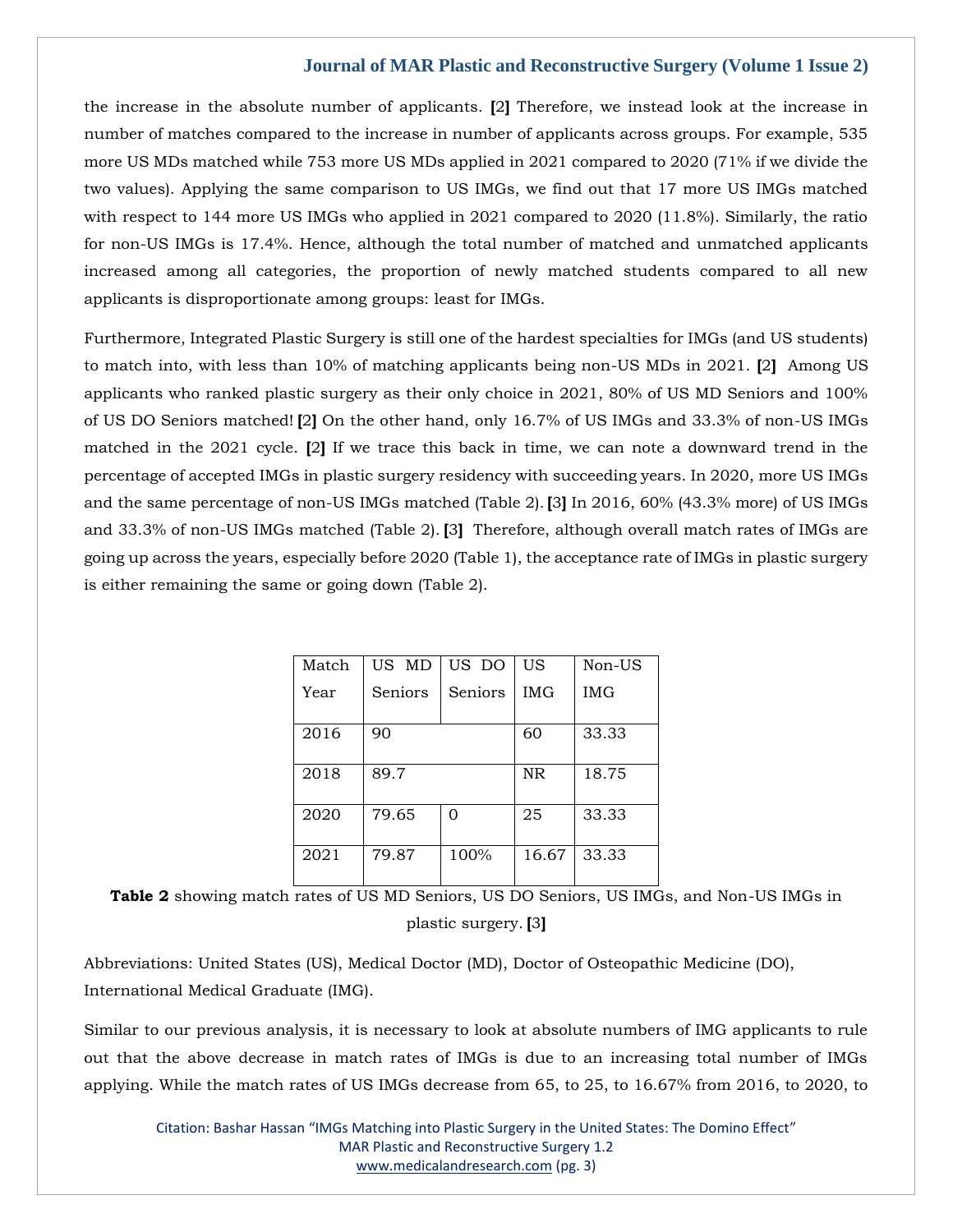2021 respectively, the absolute number of US IMG applicants fluctuates around the same value (5,4,6 respectively). **[**3**]** Similarly, the match rates of non-US IMGs remain at 33.33% in 2016, 2020, and 2021, while the absolute number of non-US IMG applicants are 9,9,6 respectively. **[**3**]** Therefore, what is the reason that the overall total number/match rates of accepted IMGs are increasing throughout the years while that of IMGs in plastic surgery are decreasing or remaining the same?

We hypothesize that one possible reason for this is the increasing preparedness of IMGs in plastic surgery throughout the years. The decreasing rate of acceptances, going in parallel with increasing USMLE scores, abstracts, presentations, and publications, is far from coincidence. Non-US IMGs matching in plastic surgery in 2018 had a mean USMLE Step 1 score of 228, mean USMLE Step 2 score of 242, and 28 abstracts, presentations, and publications on average.<sup>3</sup> The same numbers in 2020 were 245 for Step 1, 244 for Step 2, and up to 59.8 abstracts, presentations, and publications on average (vs 19.1 for matching US MDs)! **[**3**]** This outstanding preparedness of IMGs applying to plastic surgery has been progressively skyrocketing throughout the years, setting the bar higher for each future cycle, making it even harder for ensuing IMG applicants to get accepted into plastic surgery. We describe this as the *Domino Effect* of IMGs in Plastic Surgery, backfiring at them and exacerbating the competitiveness across cycles.

#### **Conclusion**

We argue that absent any considerate plans and steps, this might lead to a never-ending vicious cycle of competitiveness rendering many competent medical students (US MDs, US IMGs, and non-US IMGs) unable to apply or get accepted. Possible actions to cut-off this vicious cycle include designing less stringent and more IMG-friendly programs. US residency programs should provide greater support, equity, and inclusion to innovators and passionate students from all over the world, regardless of their country of origin or education.

#### **Contribution Statement:**

BH is the first author of the manuscript who developed the idea and wrote the manuscript. RH prepared the tables and helped in writing the manuscript.

#### **Conflict of Interest Statement:**

The authors have no conflicts of interest to declare.

Citation: Bashar Hassan "IMGs Matching into Plastic Surgery in the United States: The Domino Effect" MAR Plastic and Reconstructive Surgery 1.2 [www.medicalandresearch.com](http://www.medicalandresearch.com/) (pg. 4)